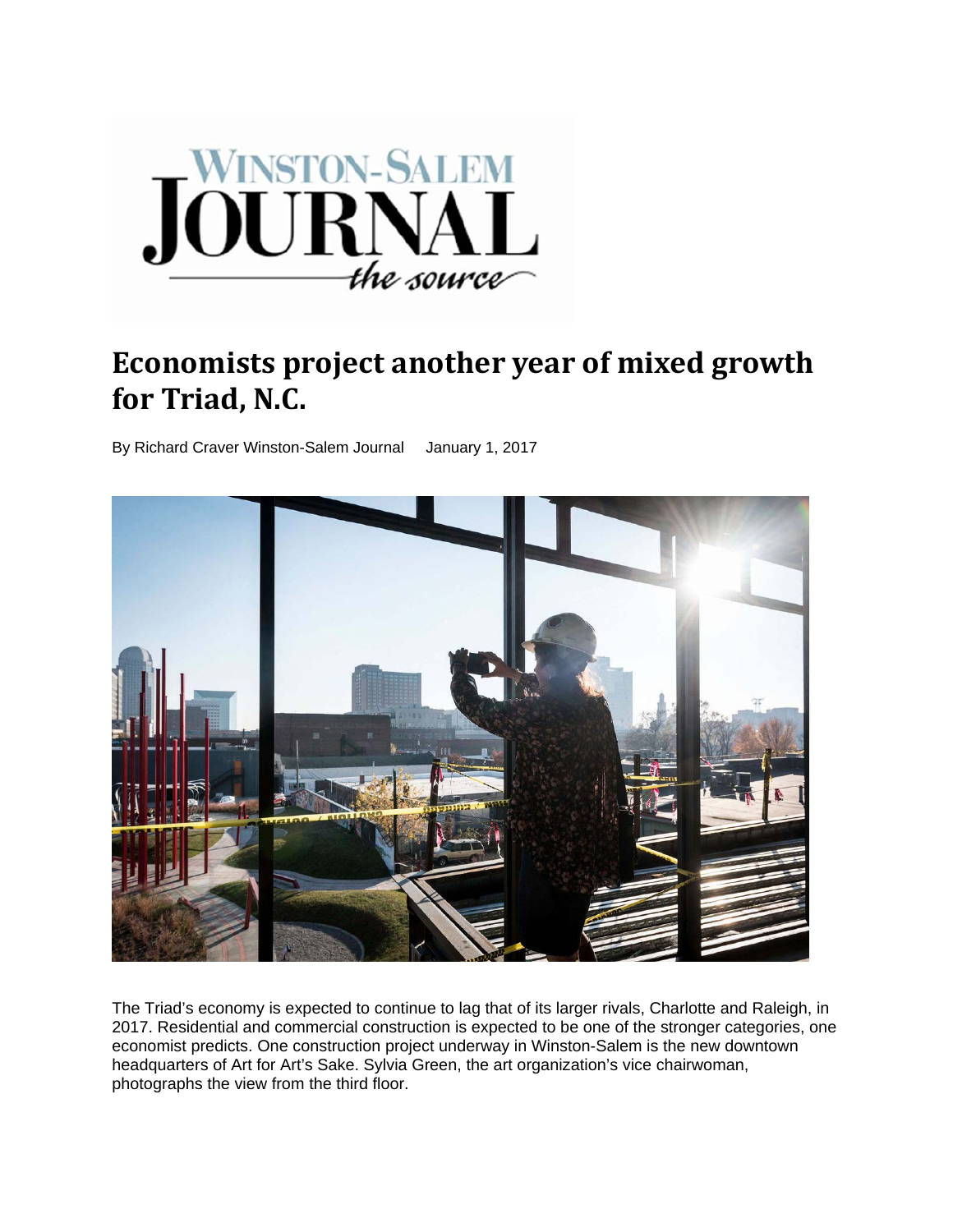More of the same economically is on tap for North Carolinians in 2017 — with two major caveats — according to projections from economists and analysts.

As in years past, the state's two economic engines  $-$  Charlotte and the Triangle  $-$  will likely continue to generate much of the net gain in job creation. The Triad will chug along behind its larger rivals, and the state overall will piggyback on the U.S. economy.

That performance, however, may provide more insight into whether there indeed was a "Carolina comeback," touted by the McCrory administration as spurred primarily by tax-reform initiatives.

Several economists surveyed by the Winston‐Salem Journal project a net gain of about 100,000 jobs in 2017, about 25 percent more than the 75,000 annual average during McCrory's term in office.

### **The caveats?**

There's the uncertainty of how much House Bill 2, the so-called "bathroom bill," will continue to stifle the state economy in terms of missed corporate expansions and relocations, and lost tourism and travel spending. Forbes magazine has estimated the economic damages to the state as exceeding \$600 million since March 23 when McCrory signed HB2 into law.

There's also the question of how much stimulus the state could gain from a potential \$1 trillion infrastructure initiative being discussed by the Trump administration, along with expectations of reduced or eliminated federal regulations in several key economic sectors.

"We stand on the knife's edge with respect to the economy because the incoming administration seems to take pride in providing confusing signals as to what he has planned," Zagros Madjd‐ Sadjadi, an economics professor at Winston‐Salem State University, said of President‐elect Donald Trump.

"While such actions may work well when one is negotiating with another party or to confuse an enemy as one stakes out a military endeavor, playing one's cards close to one's vest as a matter of government economic policy only creates uncertainty," ned," Madjd‐Sadjadi said.

"If there is one thing business does not like, it is uncertainty."

## **'A fascinating year'**

Republican Gov. Pat McCrory and Republican legislative leaders touted during his failed re‐ election campaign that the state had a net gain of at least 300,000 jobs during his term.

However, about 38 percent of those jobs have been in low- to minimum-wage jobs, such as retail, leisure and hospitality.

Michael Walden, an economics professor at N.C. State University, and Mark Vitner, a senior economist with Wells Fargo Securities, each project a net gain of at least 100,000 jobs this year, in large part as a carryover of the state's economic performance for 2016.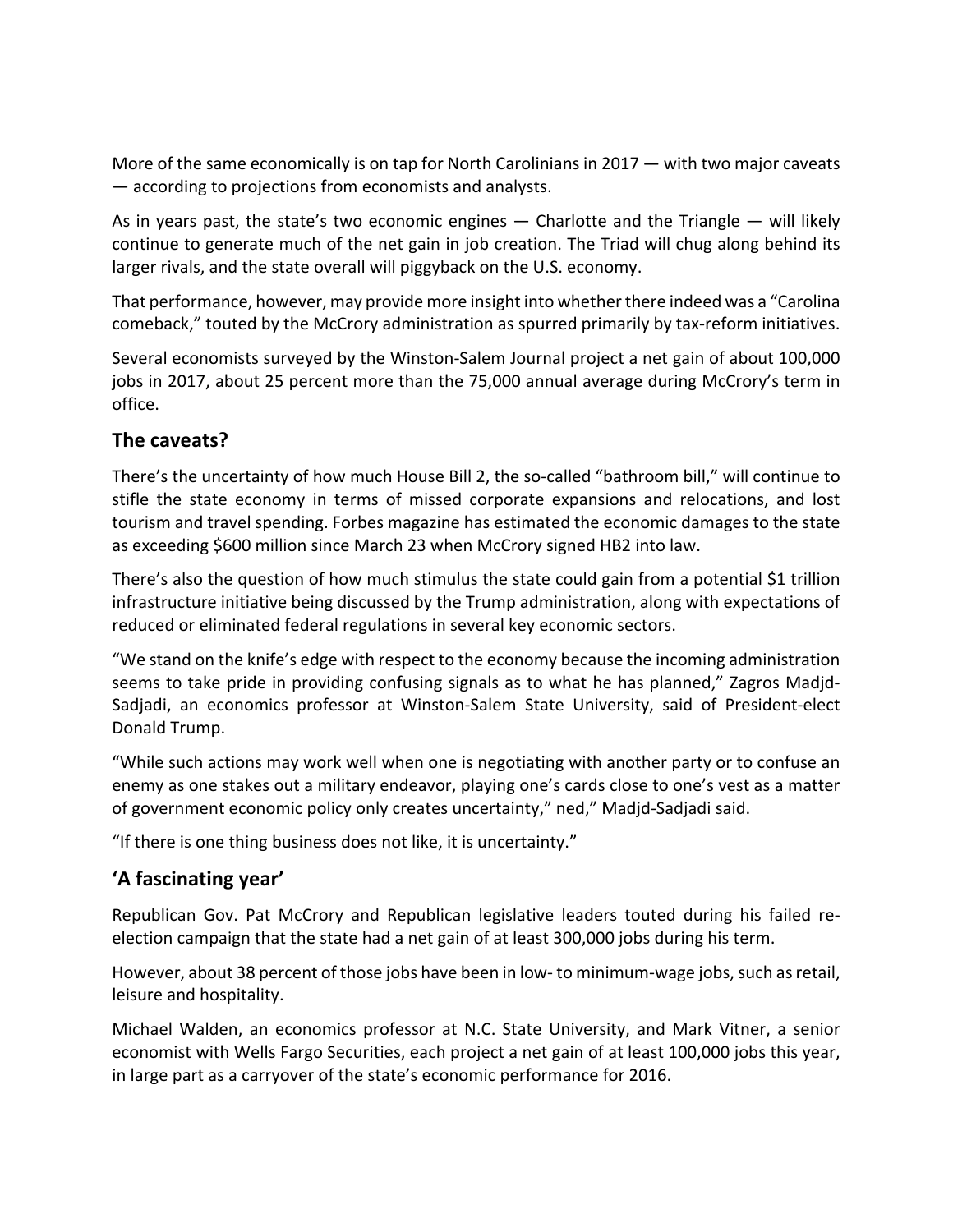If that proves to be the case, it will be intriguing to see how much credit Democratic Gov. Roy Cooper gets as a job creator, especially if Trump is able to enact some of his pro‐business growth initiatives, which already have led to a post‐election stock market boost in expectation.

"For the economy, 2017 should be a fascinating year, both nationally and in North Carolina," Walden said.

"North Carolina enjoyed a positive year for four top economic measures — real gross domestic product, labor force, payroll jobs and real (inflation‐adjusted) wage rate," he said. "Each of those gains exceeded their counterparts at the national level."

Walden's projections for the North Carolina economy in 2017: a 2.6 percent increase in real gross domestic product (up from 2.3 percent in 2016); a 1.8 percent increase in the labor force (down from 2.2 percent); a 2.3 percent increase in payroll jobs (up from 2 percent); and a 1.5 percent real wage rate (down from 2.4 percent).

Vitner forecasts a slight decrease in the jobless rate statewide and in the major metropolitan areas.

"Charlotte and Raleigh will continue to add jobs at a much faster rate than the rest of the state," he said. "This past decade has seen job gains cluster around larger metropolitan areas.

"The Triad should see stronger gains, however, with manufacturing and distribution gaining strength," Vitner said. "Construction should also turn in stronger performance, reflecting gains in both residential and commercial building."

Walden cautioned that North Carolina's recovery from recessions "has been progressively less robust during the last three business cycles," citing faster growth in the leisure and hospitality, personal services and administrative services sectors, and slower growth in utilities, finances and nondurable manufacturing.

Walden cited a "hollowing out" of the state job market, with a slight uptick in middle-paying jobs this year, still leaving high‐tech, high‐skilled job creation mostly in urban areas, and low‐skilled jobs still predominant in rural parts of the state.

Walden said the two biggest positive. economic factors for North Carolina that could result from Trump administration initiatives would be increased military spending (but not necessarily more military personnel) and potential energy exploration off the coast that was not banned by the Obama administration in December. Walden said the state could gain 17,000 permanent jobs from tapping into the largest undersea oil deposits on the Eastern Seaboard.

However, energy exploration also could affect the state's tourism industry.

Walden said a potential negative from a Trump administration could be trade wars, shrinking the state's exports in advanced manufacturing, agriculture, auto parts and information technology.

Vitner said he is taking a wait‐and‐see approach to how quickly the Trump administration can move on tax reform and cutting unnecessary regulatory hurdles.

"This could create some upside potential for both the nation and North Carolina," he said.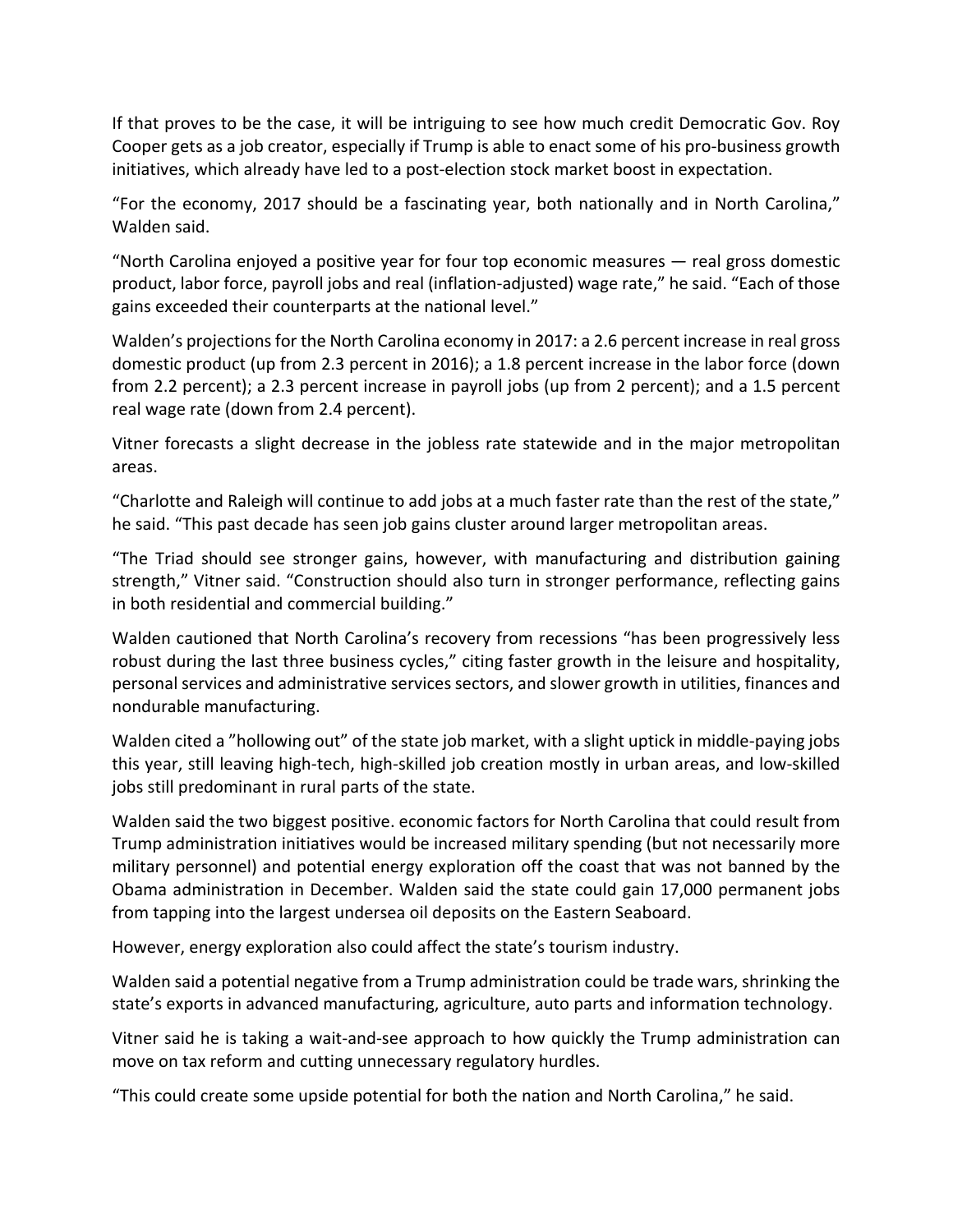"I feel like Trump has the wind at his back right now," Vitner said. "Manufacturing appears to be making a little bit of a comeback, and his support would certainly help."

## '**Albatross of HB2'**

The recent failure of the Republican-controlled General Assembly to repeal HB2 is likely to have a significant — though possibly hard to see — effect on the state's economy in 2017.

"There was real hope among national job creatorsthat we deal with that (and) 2017 would begin with HB2 being repealed," said John H. Boyd, a corporate site-selection consultant based in New Jersey.

"The legislature's failure to deal with this mess serves to double down on the state's economic development misfortune and poor judgment," Boyd said.

He said HB2 fallout will offset another decrease in the state corporate tax rate in 2017. The 2013 corporate income tax rate of 6.9 percent declines today from 4 percent to 3 percent.

Boyd said the state that could benefit the most from North Carolina's HB2 issues is South Carolina, "which had a string of impressive wins in 2016."

"Expect an even bigger year in 2017 for the Palmetto State as it continues to attract an enormous amount of investment from Asian and European companies," he said.

"What a horrible time for N.C. to continue to shoot itself in the foot and lose projects to South Carolina and other low‐cost right‐to‐work states," Boyd said. "The albatross of HB2 is still around the neck of North Carolina. It will surely have choking effect on the state's ability to attract new corporate investment and jobs."

Madjd‐Sadjadi said the "continued overhang of HB2, as well as perceptions that the state government may be less conciliatory than it once was, could contribute to investment pullbacks, especially in urban areas of the state."

"Boycotts of the state will probably intensify if HB2's repeal is not reconsidered, but this may become moot as cases related to it work their way through the court system," Madjd‐Sadjadi said

Mitch Kokai, a policy analyst with the John Locke Foundation, a conservative‐leaning research group, said economic projections for 2017 will be particularly tricky given "the state and national governments could see major shifts in fiscal policy because of new administrations of the opposite party from those that preceded them."

"The state and local economies will largely follow the national lead, but North Carolina will perform better than its peers  $-$  as it has for the past four years  $-$  if new Gov. Roy Cooper realizes that tax, spending and regulatory reforms have paid dividends for the state," Kokai said.

"If he decides instead to call for higher taxes, the resulting fight with the General Assembly will do nothing to help the economy," he said.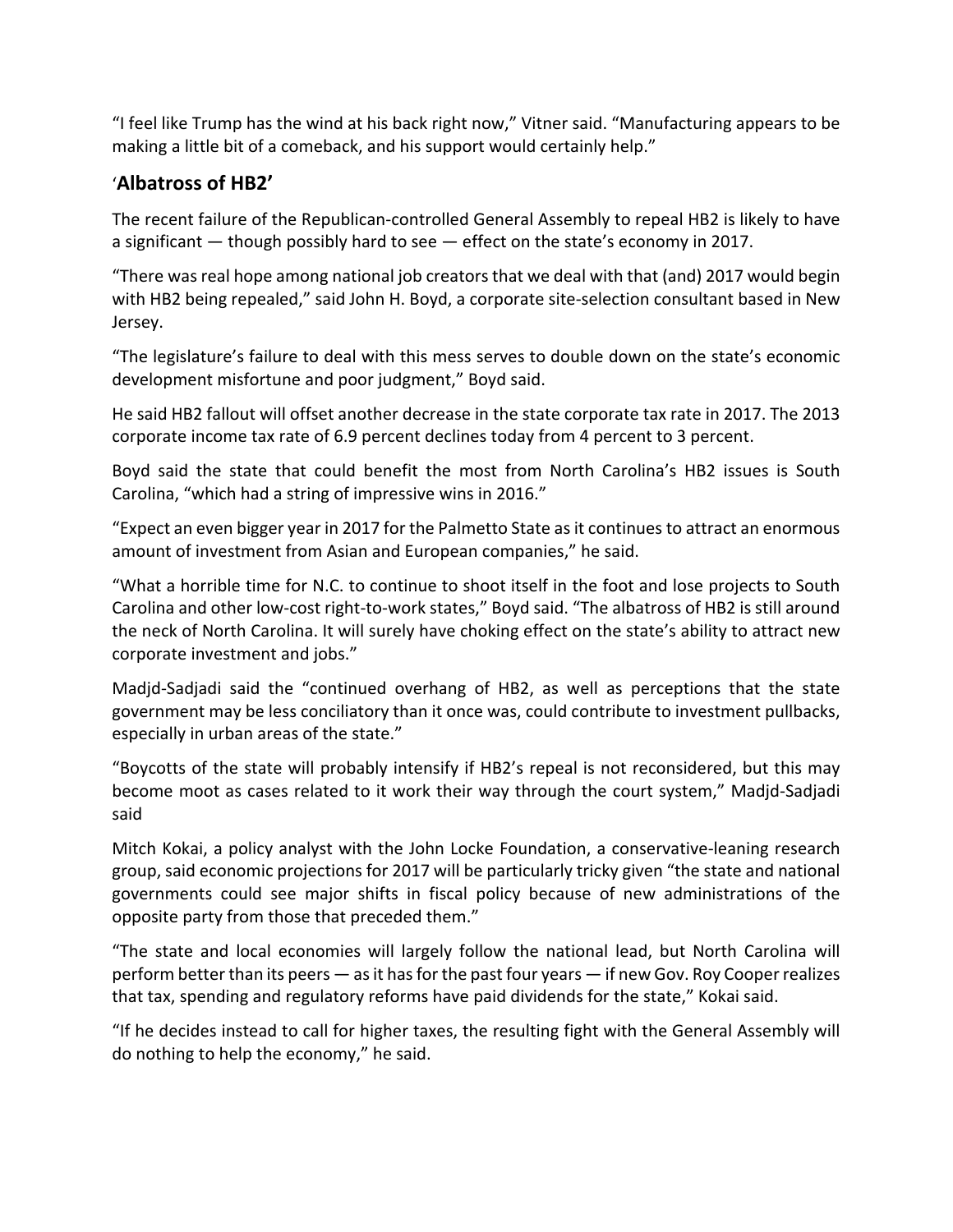"The extent to which Cooper personally drives business away by continuing to focus on House Bill 2 also could play a role in limiting North Carolina's economic potential," Kokai said.

### **Prosperous pockets**

Some economists project modest job growth and a joblessrate statewide and in the state's metro areas of below 5 percent.

For nearly 70 years, an unemployment rate of 5 percent has been considered the point at which everyone who wants a job has one, employers have the skilled workers they need and there is limited inflationary pressure on wages.

However, several economists stress that the state and most of the metro areas are not at that labor force balance.

Rob Schofield, a policy analyst with left-leaning N.C. Policy Watch, argues that McCrory, Republican legislative leaders and officials with the N.C. Commerce Department overstate the state's economic rebound, in particular as it relates to the job market.

"There are communities not fortunate enough to be located in prosperous pockets of the Raleigh‐ to‐Charlotte corridor," Schofield said.

North Carolina's labor market is likely to perform on par since the onset of the recovery in 2010, said John Quinterno, a principal with South by North Strategies Ltd., a research firm specializing in economic and social policy,

Quinterno said the level of job growth is "unlikely to put any real upward pressure on worker wages, household incomes and overall living standards."

He said he will observe closely to determine which economic policy will emerge from Washington during 2017.

"On the one hand, the Federal Reserve appears to have committed itself to a policy of gradually tightening monetary policy — a tightening that will weigh on the labor market," Quinterno said.

"On the other hand, the new president and Congress may pursue some form of fiscal expansion, though the ultimate form that expansion might take and ultimate effectiveness is unclear.

"Suffice it to say, however, that whatever policy is pursued is apt to benefit higher income individuals and have only more indirect effects on working people," he said. "Those same working people are apt to be caught in the middle, if fiscal and monetary policy move in opposite directions."

Madjd‐Sadjadi cautioned that with all the positive economic talk, there is a potential for the national economy to enter a recession in the latter part of 2017 or early 2018.

"Our current expansion is especially long in the tooth, and while our labor force participation rate has not recovered to its prior levels, much of this is due to retirements as opposed to long‐term unemployment, leading to a disinclination to seek work due to despondency," Madjd‐Sadjadi said.